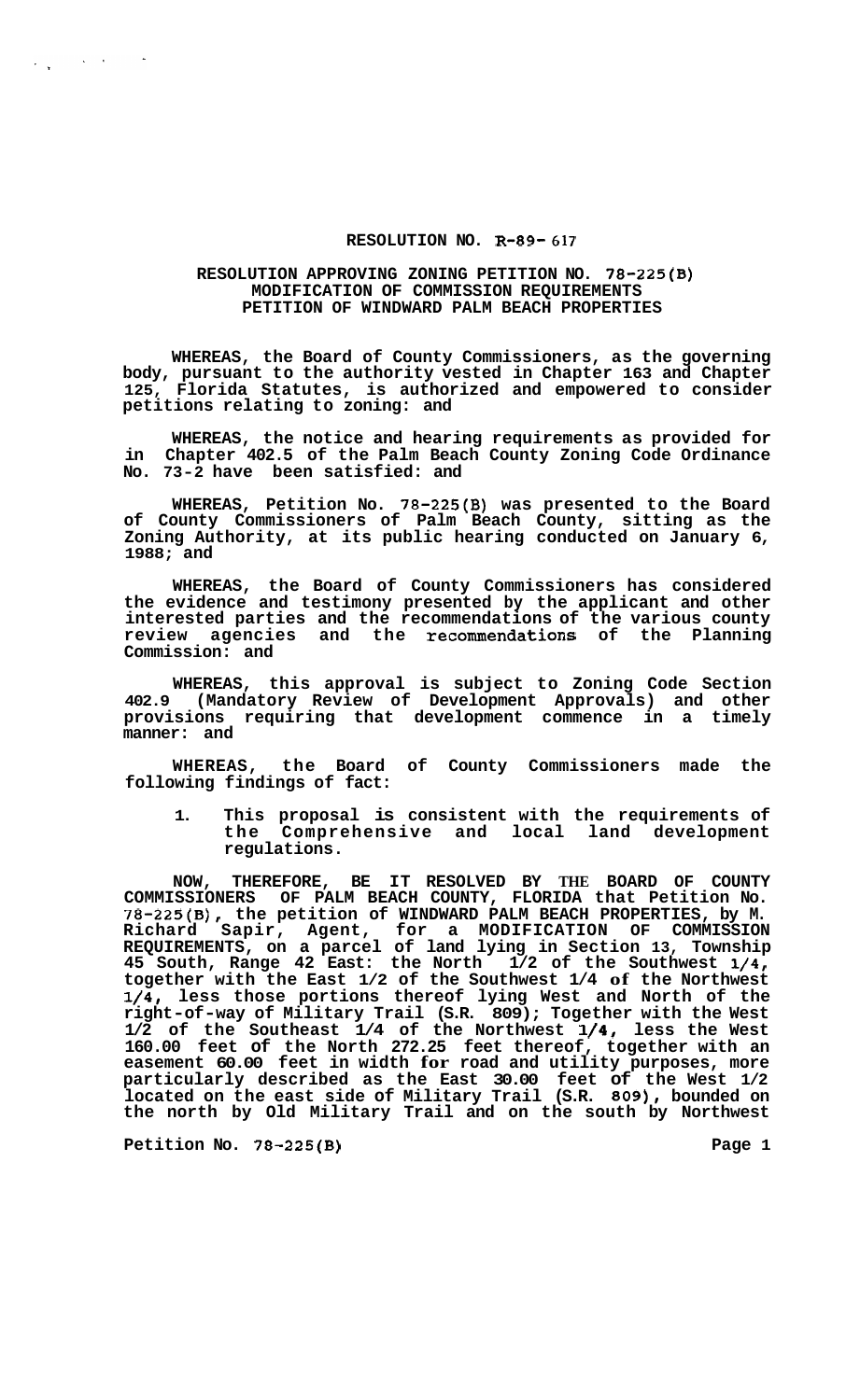**22nd Avenue, in a RS-Single Family Residential Zoning District, was approved as advertised, subject to the following conditions:** 

- **1. The developer shall comply with all previous conditions of approval unless expressly modified herein.**
- **2. Condition No. 5** *of* **Petition** No. **78-225(A), Resolution No. R-85-15 which presently states:** 
	- **"5. Petitioner shall provide the construction plans for N.W. 22nd Avenue as a two-lane section from Lawrence Road west to Military Trail, per County Engineer's approval. These plans shall be completed within one year from the approval date by the Board of County Commissioners or prior to the issuance** *of* **100 building permits, whichever**  shall occur first."

## **is hereby deleted.**

 $\mathbf{y} = \begin{bmatrix} 1 & 0 \\ 0 & 1 \end{bmatrix}$ 

- **3. Condition No.** *6* **of Petition** No. **78-225(A), Resolution No. R-85-15 which presently states:** 
	- *"6.* **Petitioner shall construct N.W. 22nd Avenue as a two-lane section from Lawrence Road west to Trail, per condition number This construction shall be completed within two years from the approval date by the Board of County Commissioners or prior to issuance of 262 building permits, whichever shall first occur. Surety must be posted for this construction within 90 days of adoption of the resolution by the Board of County Commissioners."**

**is hereby deleted.** 

- **4. Condition No. 8 of Petition No. 78-225(A), Resolution No. R-85-15 which presently states:** 
	- **"8. Petitioner shall construct on Military Trail at its intersection with N.W. 22nd Avenue, at the time of construction of N.W. 22nd Avenue:** 
		- **a) Right turn lane, south approach.**
		- Left turn lane, north approach.
		- **c) Left turn lane, east approach.**
		- **d) Signalization when warranted, as determined by County Engineer."**

**is hereby deleted.** 

**5. Condition No. 9 of Petition No. 78-225(A), Resolution No. R-85-15 which presently states:** 

**Petition No. 78-225(B)** Page 2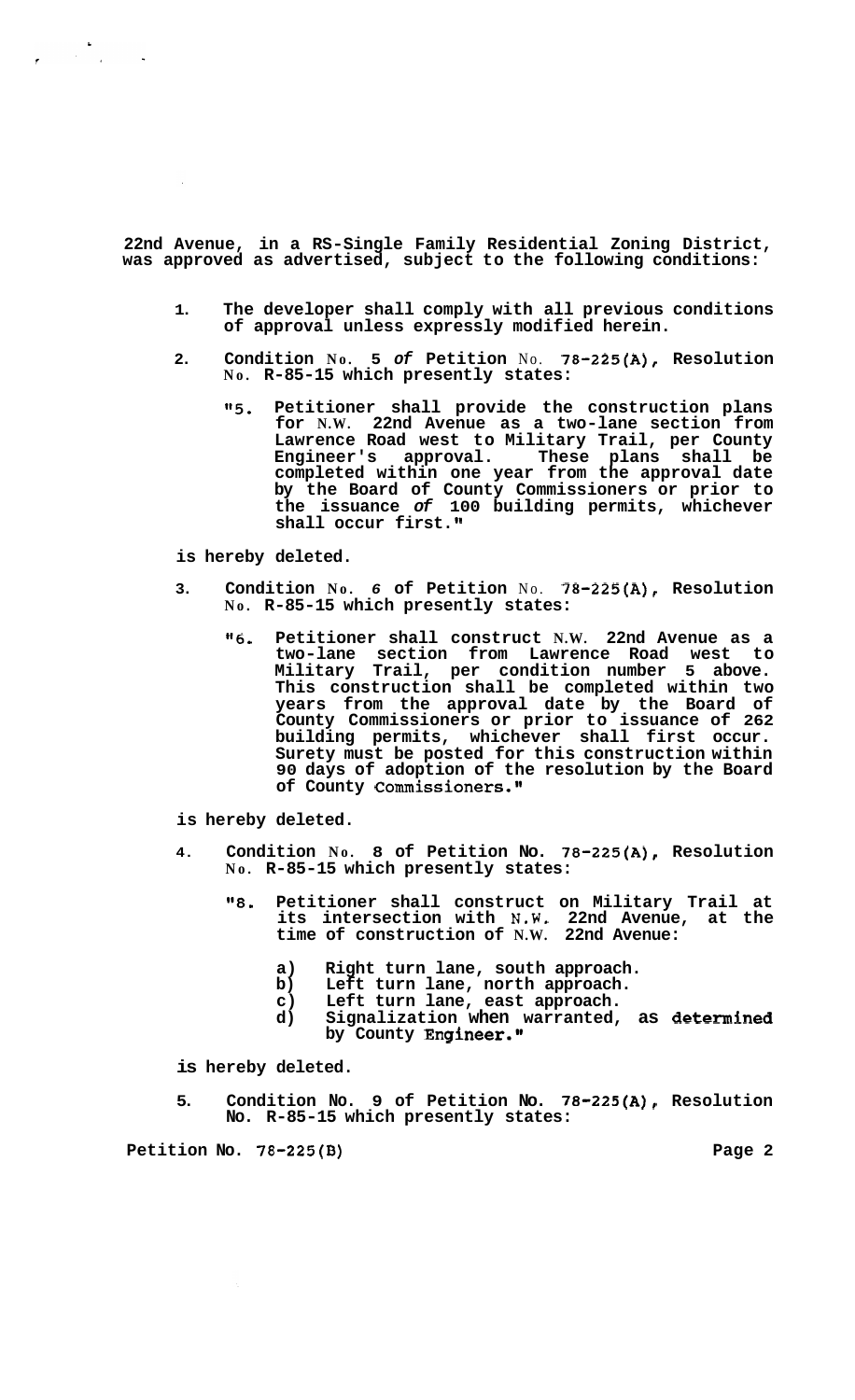**189. Petitioner shall construct at the intersection of Lawrence Road and N.W. 22nd Avenue, at the time of construction of N.W. 22nd Avenue, a left turn lane, south approach."** 

**is hereby deleted.** 

- **6. Condition No. 10 of Petition No. 78-225(A), Resolution No. R-85-15 which presently states:** 
	- "10. Petitioner shall construct a left turn lane, west **approach and a right turn lane, east approach on N. W. 22nd Avenue at the project I s entrance road, at the time of construction of N.W. 22nd Avenue."**

**is hereby deleted.** 

- *7.* **Condition No. 11 of Petition No. 78-225(A), Resolution No. R-85-15 which presently states:** 
	- **"11. Developer shall construct a left turn lane, west approach and a right turn lane, east approach on N.W. 22nd Avenue at the project's entrance road, at the time of construction of N.W. 22nd Avenue."**

**is hereby deleted.** 

- **8. Condition No. 12 of Petition No. 78-225(A), Resolution No. R-85-15 which presently states:** 
	- **l'12. The Petitioner shall provide to Palm Beach County**  a road drainage easement through the project's **internal lake system to legal positive outfall for the road drainage of N.W. 22nd Avenue and Military Trail. This drainage easement shall be subject to all governmental agency requirements."**

**is hereby deleted.** 

**9. Petitioner shall extend the existing letter of credit, which has been posted with the County to cover the cost of road construction, until July of 1988 and shall likewise provide to the County construction plans for N.W. 22nd Avenue as a two lane section from Lawrence Road west to Military Trail, per County Engineer's approval. These plans shall be completed prior to May of 1988. Petitioner shall further dedicate to Palm Beach County the additional right of way described on**  Exhibit "1" attached hereto and by this reference made **a part hereof, required for the intersection of Military Trail and N.W. 22nd Avenue, due to road misalignment by neighboring developer. Petitioner shall additionally provide Palm Beach County with a** 

Petition No. 78-225(B) **Page 3 Page 3**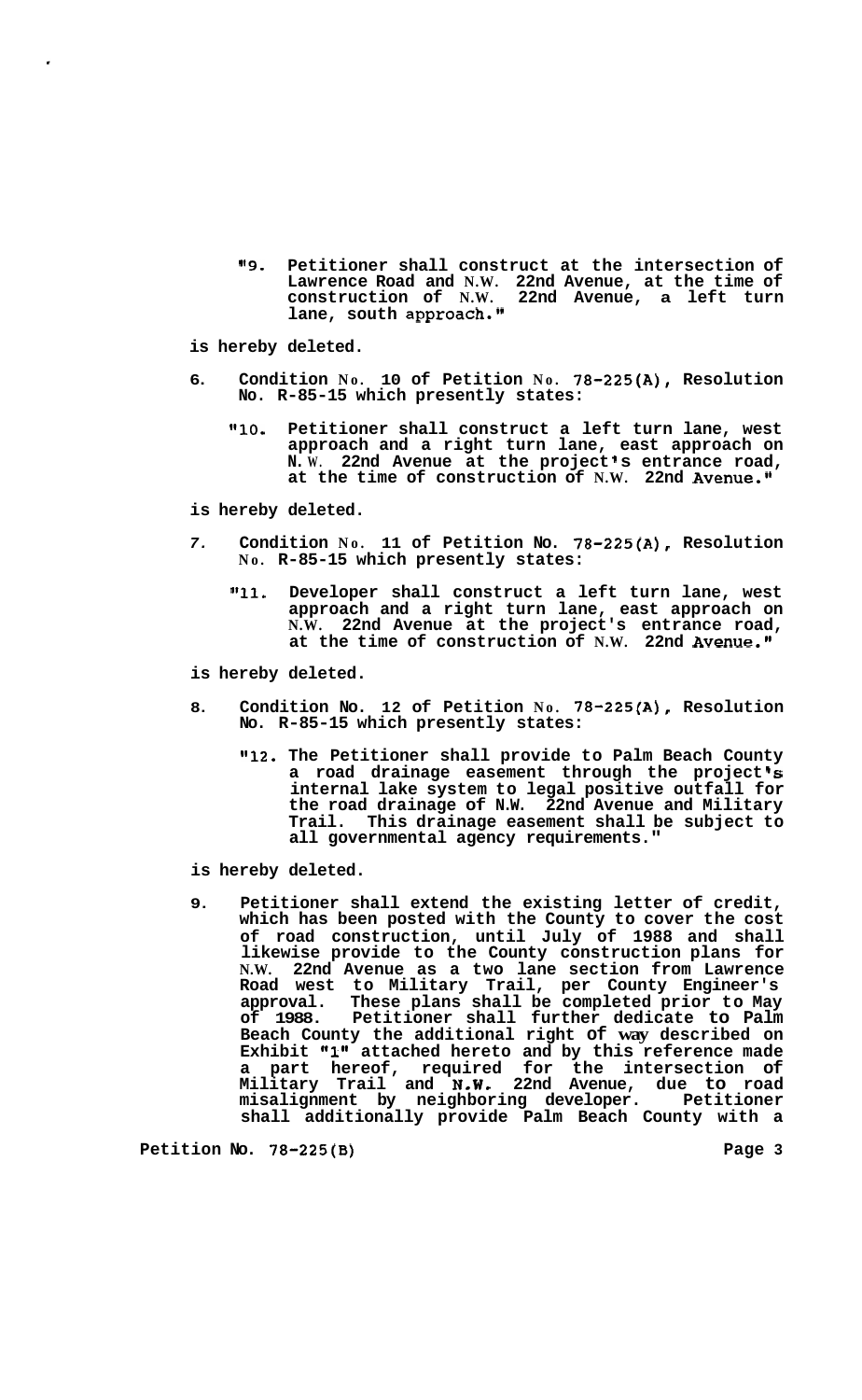**road drainage easement through the project's internal lake system, and shall provide positive outfall for that portion of N.W. 22nd Avenue which abuts subject property. Both the right-of-way and the road drainage easements above specified shall be conveyed to the County within 90 days of approval hereof.** 

**Petitioner shall likewise pay to Palm Beach County a fee of \$50,000 to cover the overhead and administrative costs of road construction. This fee shall be paid prior to or simultaneously with the recordation of the first plat in the project.** 

**It is acknowledged that Palm Beach County will draw down the subject letter of credit within 120 days of approval hereof and will thereafter undertake and complete the required road improvements with the funds above specified, along with other funds available to the County. The Petitioner shall not be obligated to purchase right-of-way or contribute funds other than as set forth herein.** 

**10. In order to comply with the mandatory traffic performance standards the property owner shall be restricted to the following phasing schedule: building permits for more than 262 dwelling units shall not be issued until N.W. 22nd Avenue has been constructed as a 2 lane section from Military Trail to Lawrence Road plus any appropriate paved tapers.** 

**Petition** No. **78-225(B)** Page 4